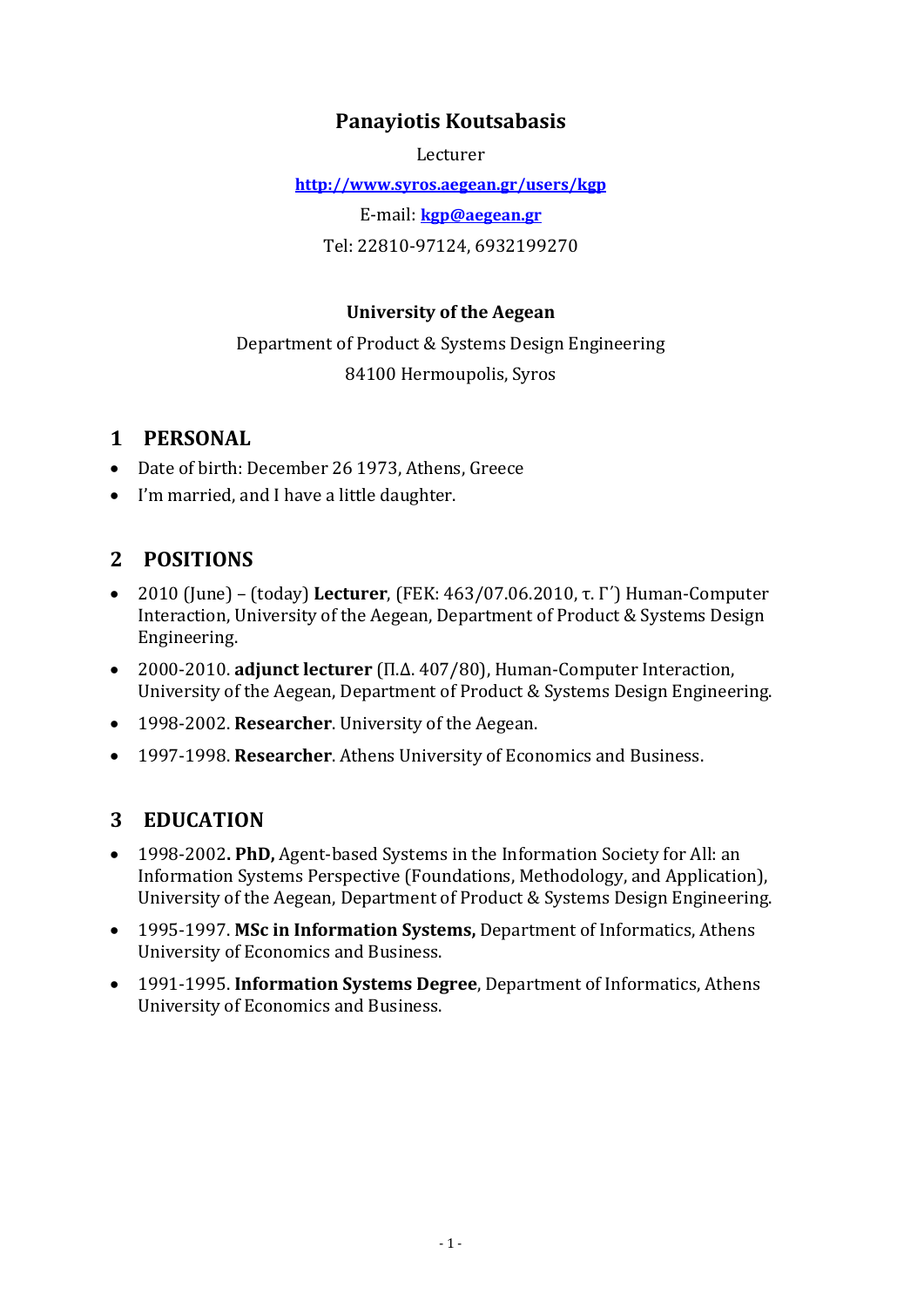# **4 RESEARCH**

## **4.1 PU BLICATIONS**

## **BOOKS**

B1.**Koutsabasis, P.** (2011) Human‐Computer Interaction: Principles, Methods and Examples. Kleidarithmos (in Greek).

#### **JOURNALS**

- J1. Vosinakis, S. & **Koutsabasis, P.** (accepted for publication) Problem‐Based Learning for Design & Engineering Activities in Virtual Worlds, PRESENCE: Teleoperators and Virtual Environments, MIT Press.
- J2. **Koutsabasis, P.** & Vosinakis, S. (accepted for publication) Rethinking HCI Education for Design: Problem‐Based Learning and Virtual Worlds at an HCI Design Studio, International Journal of Human‐Computer Interaction, Taylor & Francis
- J3. **Koutsabasis, P.** & Istikopoulou, T. (accepted for publication) Perceived Web Site Aesthetics from Users and Designers: Implications for Evaluation Practice, International Journal of Technology & Human Interaction, IGI Global
- J4. Vosinakis, S. **Koutsabasis, P.** Zaharias, P. (accepted for publication) Course Lectures as Problem‐Based Learning Interventions in Virtual Worlds, LNCS Transactions on Edutainment, Springer.
- J5. **Koutsabasis, P.** Vosinakis, S. Malisova, K, Paparounas, N. (2012) On the Value of Virtual Worlds for Collaborative Design, Design Studies, Elsevier Science, Volume 33, Issue 4, July 2012, Pages 357–390.
- J6. Zaharias P. & **Koutsabasis, P.** (2011) Heuristic evaluation of e‐learning courses: A comparative analysis of two e‐learning heuristic sets, Campus‐Wide Information Systems, Vol. 29, issue 1, Emerald.
- J7. **Koutsabasis, P.** Staurakis, M. Spyrou, T. Darzentas, D. (2011) Perceived impact of asynchronous e‐learning after long‐term use: implications for design and development. International Journal of Human‐Computer Interaction, Vol. 27, Issue 2. Taylor & Francis.
- J8. Oikonomou, D. Moulianitis, V. Lekkas, D**. Koutsabasis, P.** (2011) DSS for Health Emergency Response: a Contextual, User‐Centred Approach, International Journal of User Driven Healthcare. Vol.1, Issue 2.
- J9. **Koutsabasis, P.** Vlachogiannis, E. Darzentas, J.S. (2010) Beyond Specifications: Towards a Practical Methodology for Evaluating Web Accessibility, Journal of Usability Studies, August 2010, Vol.5, Issue.4, Usability Professionals' Association.
- J10. **Koutsabasis, P.** and Darzentas, J. (2009) Methodologies for Agent Systems Development: Underlying Assumptions and Implications for Design, AI & Society, Volume 23, Number 3, pp. 379‐407, Springer.
- J11. **Koutsabasis, P.** Stavrakis, M, Viorres, N. Darzentas, J.S. Spyrou, T. and Darzentas, J. (2008) A Descriptive Reference Framework for Personalisation of E‐ business. Electronic Commerce Research, Volume 8, Issue 3, pp. 173‐192, Springer.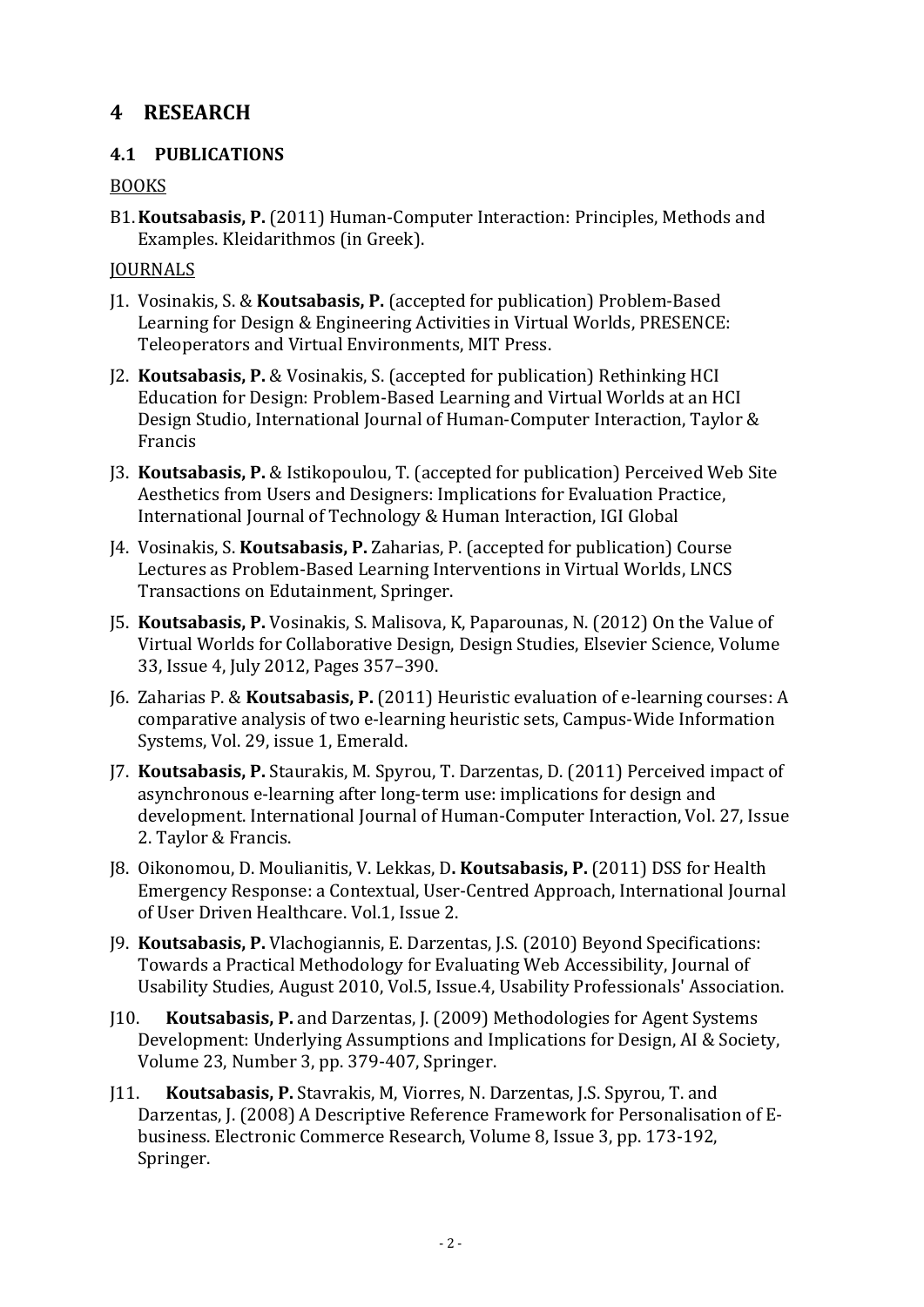- J12. Vosinakis, S. **Koutsabasis, P.** Stavrakis, M, Viorres, N. Darzentas, J. (2008) Virtual Environments for Collaborative Design: Requirements and Guidelines from a Social Action Perspective, CoDesign: International Journal of CoCreation in Design and the Arts, Taylor and Francis, Volume 4 Issue 3, pp. 133‐150, 2008.
- J13. Konstantopoulos M., Spyrou T., **Koutsabasis P.,** Darzentas J.S., Lambrinoudakis, C., Darzentas J., (2001) The Role of Directory Services in Online Education Delivery: The GESTALT Example International Journal of Continuing Engineering Education and Life‐Long Learning, Inderscience, Vol. 11 Nos 1/2, 2001, pp. 5-24.
- J14. Konstantopoulos M., Darzentas J.S., **Koutsabasis P.,** Spyrou T., Darzentas J. (2001) Towards Integration of Learning Objects Metadata and Learner Profiles Design: Lessons Learnt from GESTALT, Interactive Learning Environments, Routledge, Vol. 9, No. 3, pp. 231-254.

#### CHAPTERS IN BOOKS

- BC1. Vosinakis, S. **Koutsabasis, P**. Zaharias, P. Belk, M. (in press) Problem‐based Learning in Virtual Worlds: Two Case Studies in User Interface Design, in Mark Childs & Greg Withnail (eds.) Experiential Learning in Virtual Worlds ‐ Exploring the Complexities, Interdisciplinary Press.
- BC2. Vosinakis, S. & **Koutsabasis, P.** (2011) Engaging Students in HCI Design Activities in Virtual Worlds, IEEE Learning Technology Newsletter, October, 2011.
- BC3. **Koutsabasis P.** (2010) E‐business and Accessibility, in In Lee (Ed.) Encyclopedia of E‐Business Development and Management in the Global Economy, IGI Global, to appear.
- BC4. Zacharias, P. & **Koutsabasis, P.** (2010) Heuristic evaluation of e‐learning: comparing two heuristic sets, IEEE Learning Technology Newsletter, April, 2010.
- BC5. **Koutsabasis, P.** and Darzentas, J. (2008) Item‐based Filtering and Semantic Networks for Personalized Web Content Adaptation in E‐Commerce. Lecture Notes In Artificial Intelligence; Vol. 5138, Springer, Proceedings of the 5th Hellenic conference on Artificial Intelligence: Theories, Models and Applications (eds. J. Darzentas, G. Vouros, A. Arnellos, S. Vosinakis) 2‐4 October, Syros, Greece.
- BC6. **Koutsabasis, P.** Spyrou, T. and Darzentas, J. (2007) Evaluating Usability Evaluation Methods: Criteria, Method and a Case study, Lecture Notes in Computer Science, Vol. 4550, Springer, Proceedings of the 12th International Conference on Human‐Computer Interaction, Beijing, China, 2007.
- BC7. Stavrakis, M. Viorres, N. **Koutsabasis, P.** Darzentas, J. (2007) A Theoretical Framework of Co‐Purposing in Systems Design, Lecture Notes in Computer Science, Vol. 4558, Springer, Proceedings of the 12th International Conference on Human‐Computer Interaction, Beijing, China, 2007.
- BC8. Viorres, N. Papadopoulos, X. Stavrakis, M. Vlachogiannis, E. **Koutsabasis, P.** Darzentas, J. (2007) Major HCI Challenges for Open Source Software Adoption and Development, Lecture Notes in Computer Science, Vol. 4564, Springer, Proceedings of the 12th International Conference on Human‐Computer Interaction, Beijing, China, 2007.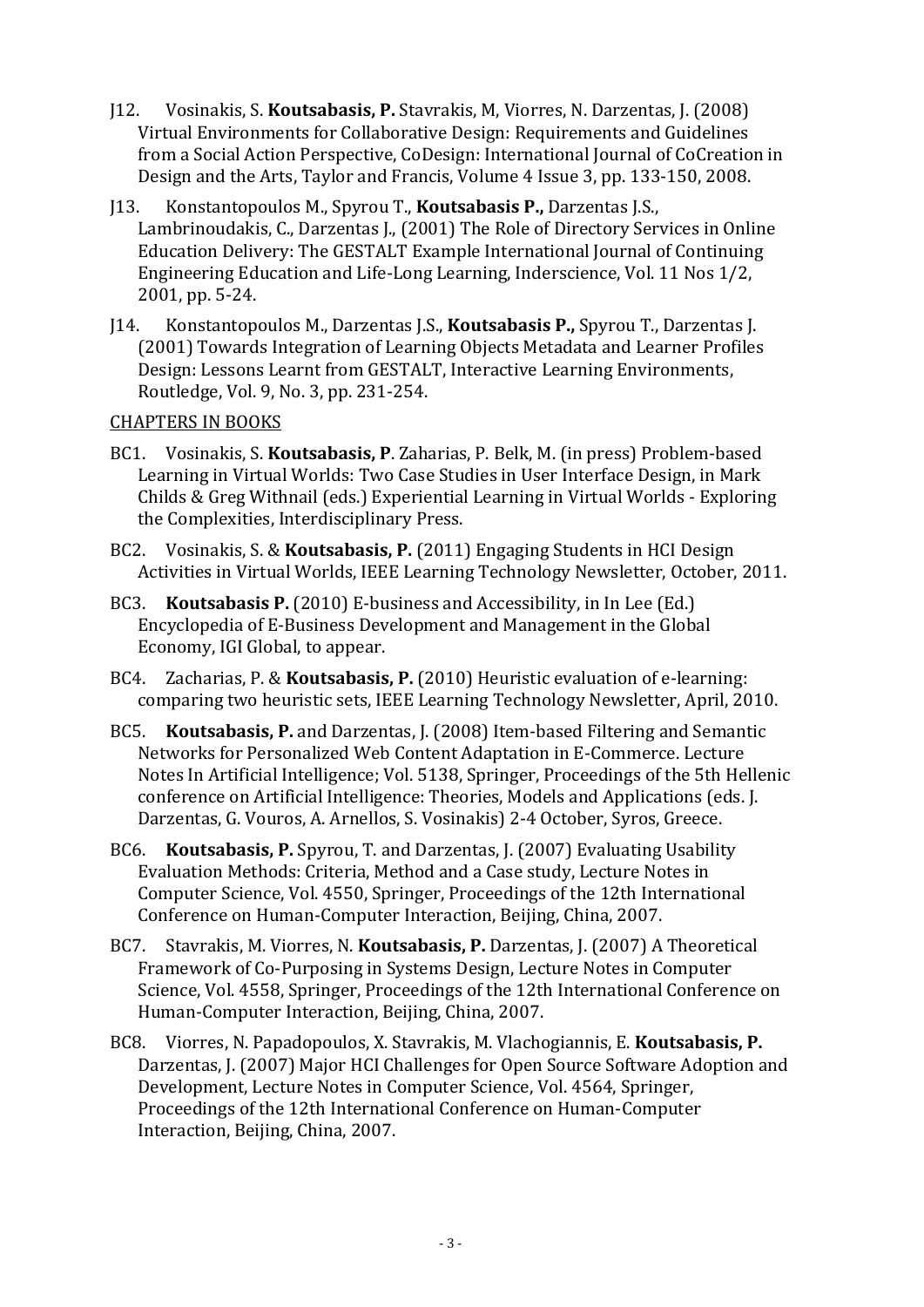#### CONFERENCES (FULL‐TEXT REVIEW)

- C1. Patsoule, E. & **Koutsabasis, P**. (2012) Redesigning Web Sites for Older Adults, 5th International Conference on PErvasive Technologies Related to Assistive Environments (PETRA 2012), ACM, Crete, Greece, June 6‐8 2012.
- C2. Zissis, D. Lekkas, D. **Koutsabasis, P.** (2011) Cryptographic Dysfunctionality‐A Survey on User Perceptions of Digital Certificates, International Conference in Global Security Safety and Sustainability, Thessaloniki, Greece, 24‐26 August 2011.
- C3. Vosinakis, S. **Koutsabasis, P.** & Zaharias, P. (2011) An Exploratory Study of Problem‐Based Learning in Virtual Worlds, VS‐Games 2011, May 4‐6 2011, Technical University of Athens (NTUA), Athens, Greece.
- C4. **Koutsabasis, P.** Spyrou, T. Darzentas, J.S. and Darzentas, J. (2007) On the Performance of Novice Evaluators in Usability Evaluations, 11th Panhellenic . Conference on Informatics (PCI 2007) at Patras, Greece, 18‐20 of May 2007
- C5. Vosinakis, S. **Koutsabasis, P**. Stavrakis, M. Viorres, N. Darzentas, J. (2007) Supporting Conceptual Design in Collaborative Virtual Environments, 11th Panhellenic Conference on Informatics (PCI 2007) at Patras, Greece, 18‐20 of May 2007.
- C6. Darzentas, J. Arnellos, A. Darzentas, J.S. **Koutsabasis, P.** Spyrou, T. Viorres, N. Vlachogiannis, E. Velasco, C.A. Mohamad, Y. Abascal, J. Tomas‐Guerra, J. Arrue‐ Recondo, M. Tsopelas, N. and Floratos, N. (2003), IRIS: Implementing an Open Environment Supporting Inclusive Design of Internet Applications. Human‐ Computer Interaction, INTERACT'03 M. Rauterberg et al. (Eds.) IOS Press, IFIP, 2003, pp. 749‐752.
- C7. Velasco, C.A. Mohamad, Y. Gappa, H. Nordbrock,G. Pieper, M. Darzentas, J. Darzentas, J.S. **Koutsabasis, P.** Spyrou, T. (2002) IRIS: Towards an Environment that Supports Internet Design for All, International Conference on Assistive Technology (ICAT 2002) 24th ‐ 25th April 2002, Derby, UK.
- C8. **Koutsabasis, P.** Darzentas, J. S. Spyrou, T. Velasco, C. A. Mohamad, Y. Darzentas, J. (2001) Towards an Environment that Supports Internet Designers to Design for All, in Advances in Human-Computer Interaction I, 1st Panhellenic Conference on Human computer Interaction, December 7-9, Patras, Greece.
- C9. Theodoropoulos, V. **Koutsabasis, P.** Darzentas J.S. Spyrou T. Darzentas J., (2001) Designing a Postgraduate Curriculum in information systems: A Greek case, Proceedings of the 8th European Conference on Information Systems, Bled, Slovenia, 27‐29 July 2001, pp. 1070‐1080.
- C10. **Koutsabasis P.,** Darzentas J. S., Spyrou T., Darzentas J., (1999), Facilitating User–System Interaction: the GAIA Interaction Agent, Proceedings of 32nd Hawaiian International Conference on System Sciences (HICSS 99), pp. 322, 5‐8 January 1999, Maui, Hawaii, IEEE.
- C11. **Koutsabasis P.,** Darzentas J. S., Spyrou T., Darzentas J., (1998) An Interaction Agent in a Brokerage Environment: Methodology, Design and Application, short paper, proceedings of first ACM SIGART International Workshop on Interaction Agents, held in conjunction with ACM AVI98 (Advanced Visual Interfaces) pp. 58‐ 61, L'Aquilla, Italy, 24 May 1998.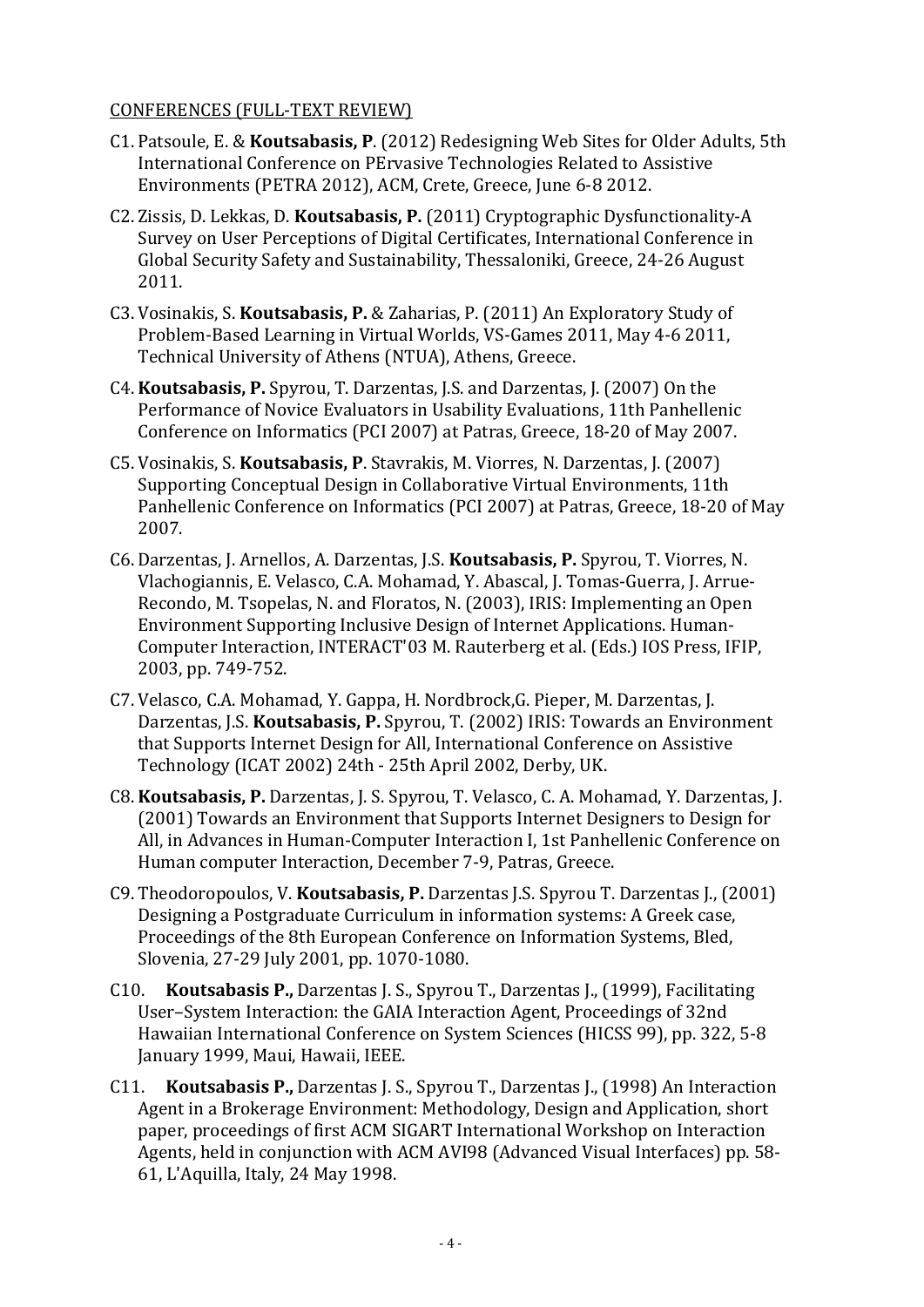#### CONFERENCES (REVIEW OF THE ABSTRACT)

- C12. Vosinakis, S. & **Koutsabasis, P.** (2012) Using Virtual Worlds to Support Interaction Design Studio Courses, Experiential Learning in Virtual Worlds, 12th‐ 14<sup>th</sup> March 2012, Prague, Czech Republic.
- C13. Vosinakis, S. & **Koutsabasis P.** (2011) A Framework for Problem‐Based Learning Activities in Virtual Worlds, CIE2011 (Conference on Informatics in Education) Pireus, Greece, 8-9 October, 2011,
- C14. Vosinakis, S. **Koutsabasis, P**. Zaharias, P. (2011) Problem‐based Learning in Virtual Worlds: a Case Study in User Interface Design, 20th ‐ 22nd March 2011, Prague, Czech Republic.
- C15. Oikonomou, D. Moulianitis, V. Lekkas, D. **Koutsabasis, P.** (2009) Decision Support System Design for Cooperation in Emergency Situations at the Hellenic Centre of Emergency Response (EKAB), International Workshop on Mobile Information Technology for Emergency Response in conjunction with the ISCRAM'2009 Conference, May 10th, Goteborg, Sweden.
- C16. Dougalis, E. Stavrakis, M. **Koutsabasis, P.** (2008) Supporting Educational Processes in Academia with a Collaborative Content Management Platform: Longitudinal Implications in Education, Administration and Social Life. ICIETE'08, International Conference on Institutional Evaluation Techniques in Education, Samos, Greece, 27-29 June 2008.
- C17. Nomikos, S. **Koutsabasis, P.** Darzentas J.S. Spyrou T. Darzentas, J. (2006) Towards a Conceptual Framework for the Design of Smart Packaging Services in Print and Cross‐Media: the Role of Decision Support Systems, The International Conference Printing Technology, St Petersburg, Russia, 2006.
- C18. Viorres, N. **Koutsabasis, P.** Arnellos, A. Darzentas, J. S. Velasco, C. Mohamad, Y. Spyrou, T. Darzentas, J. (2003) An Approach for Personalisation and Content Adaptation of Internet Applications based on User and Device Profiles, in Proceedings of HCI International 2003, 24‐26 June 2003, Heraklion, Crete, Lawrence Erlbaum Associates.
- C19. Spyrou T. Darzentas J. S. **Koutsabasis P.** Papadopoulos C. Hands, J. Darzentas J. (2002) Application and Evaluation of Standard‐based, Web Brokerage Services: Addressing Industrial Designers' Needs for Technical Data, Proceedings of the 30th International Conference on Computers and Industrial Engineering, island of Tinos, Greece, June 29‐July 2, 2002.
- C20. **Koutsabasis, P**. Darzentas J. S., Spyrou T., Abascal, J. Darzentas J., (2001) Designing Internet‐based Systems and Services for All: Problems and Solutions, Proceedings of the 1st International Conference on User Access in Human‐ Computer Interaction, held under the same organisation with 9th International Conference on Human‐Computer Interaction, August 5‐10, New Orleans, Lawrence Erlbaum Associates.
- C21. Darzentas, J. S. **Koutsabasis, P.** Spyrou, T. Velasco, C. A. Gappa, H. Nordbrock, G. and Darzentas, J. (2001) Enhancing the Applicability and Impact of Recommendations and Tools for Accessibility of Internet Services, presented in INTERACT 2001 (8th IFIP TC 13 conference on Human‐Computer Interaction) in terms of Workshop on issues on the application of guidelines to the design of HCI systems for older people and people with disabilities.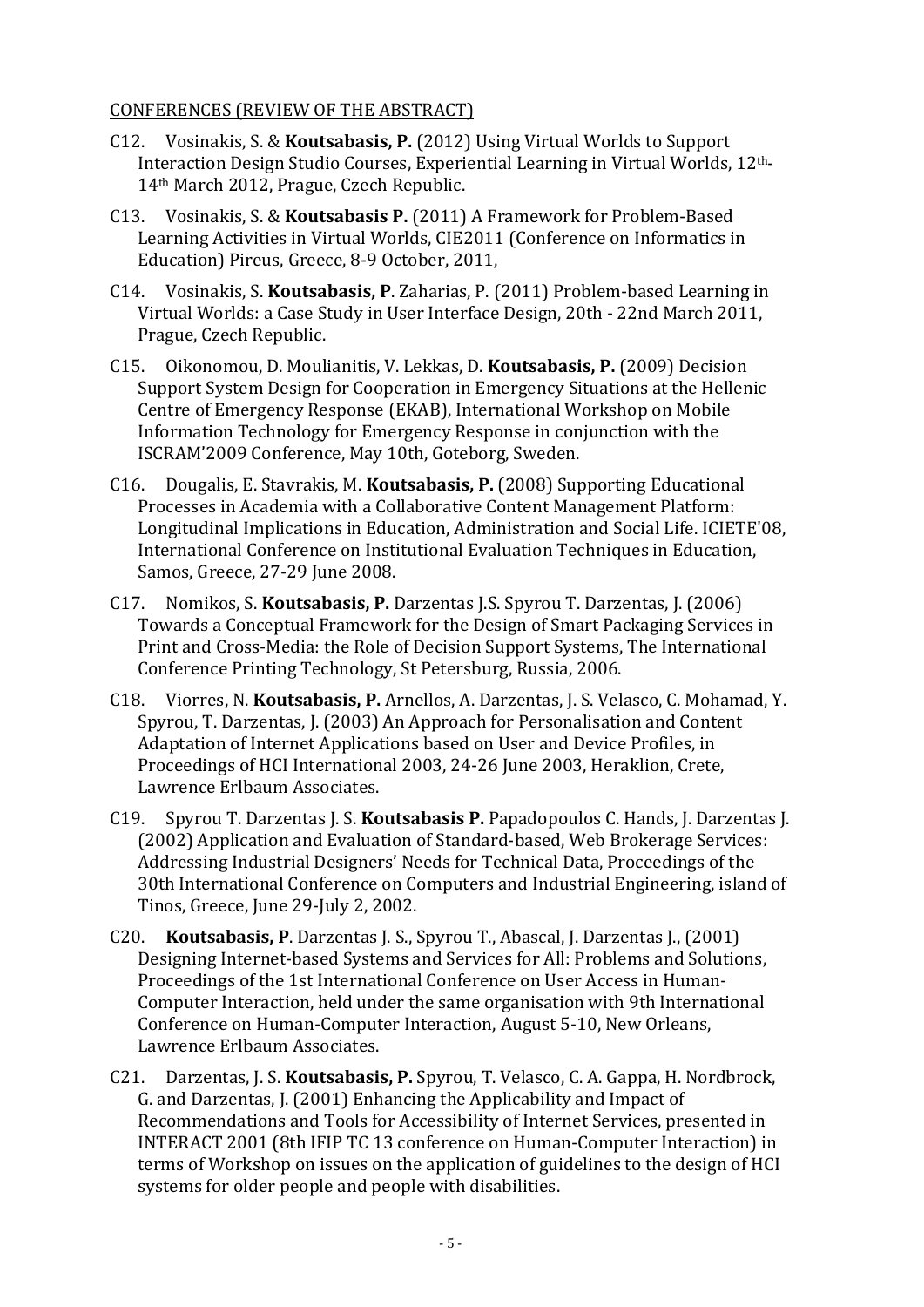- C22. **Koutsabasis, P.** Darzentas, J. S., Spyrou, T. Lambrinoudakis, K., Darzentas, J. (2000) Aiding Designers to Design for All: The IRIS Approach, poster presentation in Proceedings of 6th ERCIM International Workshop on User Interfaces for All, Florence, Italy, 24‐25 October, pp. 345‐347.
- C23. **Koutsabasis P.,** Darzentas J. S., Spyrou T., Darzentas J. (1998), Intelligent Agents and Information Brokerage, Proceedings of 12th National Conference of the Greek Operational Research Society, pp. 1023‐1042, Pythagorion, Samos, Greece, 4‐6 September 1998.

## **4.2 RESEARCH PROJECTS**

#### EUROPEAN R&D PROJECTS

- 1. 2004‐2007: IST BenToWeb (Benchmarking Tools and Methods for the Web, IST‐2‐ 004275).
- 2. 2003‐2005: IST IDCnet (Inclusive Design Curriculum Network, IST‐2001‐38786).
- 3. 2000‐2003: IST IRIS (Incorporating the Requirements of People with Special Needs or Impairments to Internet‐based systems and Services)
- 4. 2000‐2002: IST GUARDIANS (Gateway to User Access of Remote and Distributed Information and Network Services).
- 5. 1997‐1999: ACTS GESTALT (Getting Education Systems Talking Across Leading edge Technologies).
- 6. 1997‐1998: ACTS GAIA (Generic Architecture for Information Availability).
- 7. 1997: ACTS RENAISSANCE (Integration of High Performance Services for Interactive Vocational Training).

#### NATIONAL R&D PROJECTS

- 1. 2002‐2004: EQUAL ΝΕΩΡΙΟΝ ΙΙ ‐ Προώθηση της ανταγωνιστικότητας και διασφάλιση της απασχόλησης στη ναυπηγική βιομηχανία. Συγχρηματοδοτούμενο έργο της Ευρωπαϊκής Ένωσης
- 2. 1999‐2000: ΕΠΕΑΕΚ, RESEXP "Διερεύνηση εναλλακτικών τρόπων χρηματοδότησης της τριτοβάθμιας εκπαίδευσης μέσω της αξιοποίησης της κινητής και ακίνητης περιουσίας των ιδρυμάτων με μεγάλη γεωγραφική διασπορά".
- 3. 1999‐2000: ΕΠΕΑΕΚ, RESINFO "Έρευνα της διασύνδεσης προπτυχιακών και μεταπτυχιακών σπουδών και της αγοράς εργασίας για σπουδές Πληροφοριακών & Επικοινωνιακών Συστημάτων".
- 4. 1999‐2000: GUnet ‐ Greek National Directory Services.
- 5. 1999: ΕΔΕΤ, Μελέτη Οργάνωσης και Λειτουργίας των Δικτυακών Υπηρεσιών της ΕΔΕΤ (Εθνικό Δίκτυο Έρευνας και Τεχνολογίας).
- 6. 1998‐2001: ΥΠΕΠΘ, ΑΙΓΑΙΟ‐ΝΕΤ, "Σχεδίαση, Μελέτη, Ανάπτυξη δικτύου και υπηρεσιών στο Πανεπιστήμιο Αιγαίου", Υπουργείο Παιδείας και Θρησκευμάτων.
- 7. 1997. HEDIVAN (Hellenic Electronic Data Interchange Value Added Network), Οικονομικό Πανεπιστήμιο Αθηνών.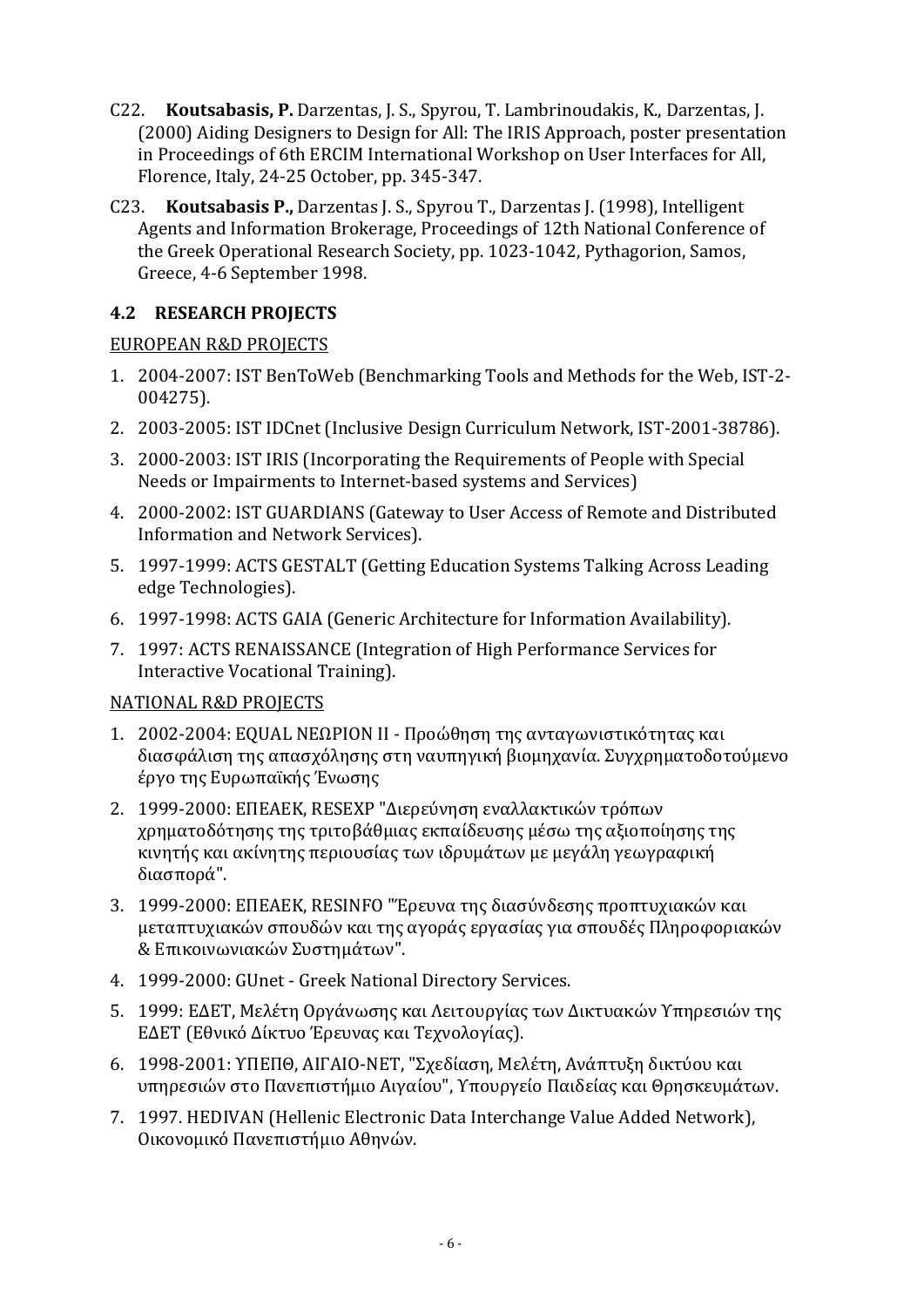- 8. 2008: Συνεργατική Σχεδίαση και Διαδικτυακό Μάρκετινγκ στον κλάδ ο της Λαϊκής Παραδοσιακής Τέχνης, ΕΛΚΕΑ.
- 9. 2007: E‐FOLKART, Ηλεκτρονικές υπηρεσίες για την υποστήριξη της παραδοσιακής λαϊκής τέχνης. ΕΛΚΕΑ.
- 10. 2006‐2010. EUREKA F‐JEWEL, Functional Jewellery That Adds Aesthetics and Durability To Quality‐Of‐Life Enhancing Medical Appliances. EU.
- 11. 2005‐2010. EUREKA RIGHTFIT, Making Garments That Fit Consumers' Needs And Wants. EU.
- 12. 2004‐2010. DesignReq, Γενικευμένη Αρχιτεκτονική Συνεργατικού Συστήματος Υποστήριξης της Σχεδίασης Επίπλου, ΕΛΚΕΔΕ.

## **4.3 PARTICIPATIONS AND MEMBERSHIPS**

#### SCIENTIFIC ASSOCIATIONS

- ACM SIGCHI (Special Interest Group in Computer-Human Interaction)
- ACM Greek charter on CHI (Gr-CHI)

## JOURNAL COMMITTEES

• International Journal of Technology and Human Interaction, IGI Global.

# REVIEWER IN SCIENTIFIC JOURNALS

- International Journal of Human‐Computer Studies, Elsevier
- International Journal of Technology and Human Interaction, IGI Global.
- Journal of Network and Computer Applications, Elsevier.
- Journal of Universal Computer Science.

#### CONFERENCES COMMITTEES

- 8th International Conference on Information Technology: New Generations (ITNG 2011), Las Vegas, USA 13th ‐15th April 2011.
- 5th Hellenic Conference on Artificial Intelligence, Syros, Greece, 2‐4 October 2008.
- Applied Computing 2007, IADIS International Conference, Salamanca, Spain, 18‐ 20 February 2007
- Applied Computing 2006, IADIS International Conference, San Sebastian, Spain, 25‐28 Feb 2006

#### REVIEWER IN CONFERENCES

- 2010. 8th International Conference on Information Technology: New Generations (ITNG 2011), Las Vegas, USA 13th ‐15th April 2011
- 2009, CHI 2010, 28th ACM Conference on Human Factors in Computing Systems, 10‐15 April, 2010, Atlanta, USA.
- 2008, 5th Hellenic Conference on Artificial Intelligence, Syros, Greece, 2‐4 October 2008.
- 2007, Applied Computing 2007, IADIS International Conference, Salamanca, Spain, 18‐20 February 2007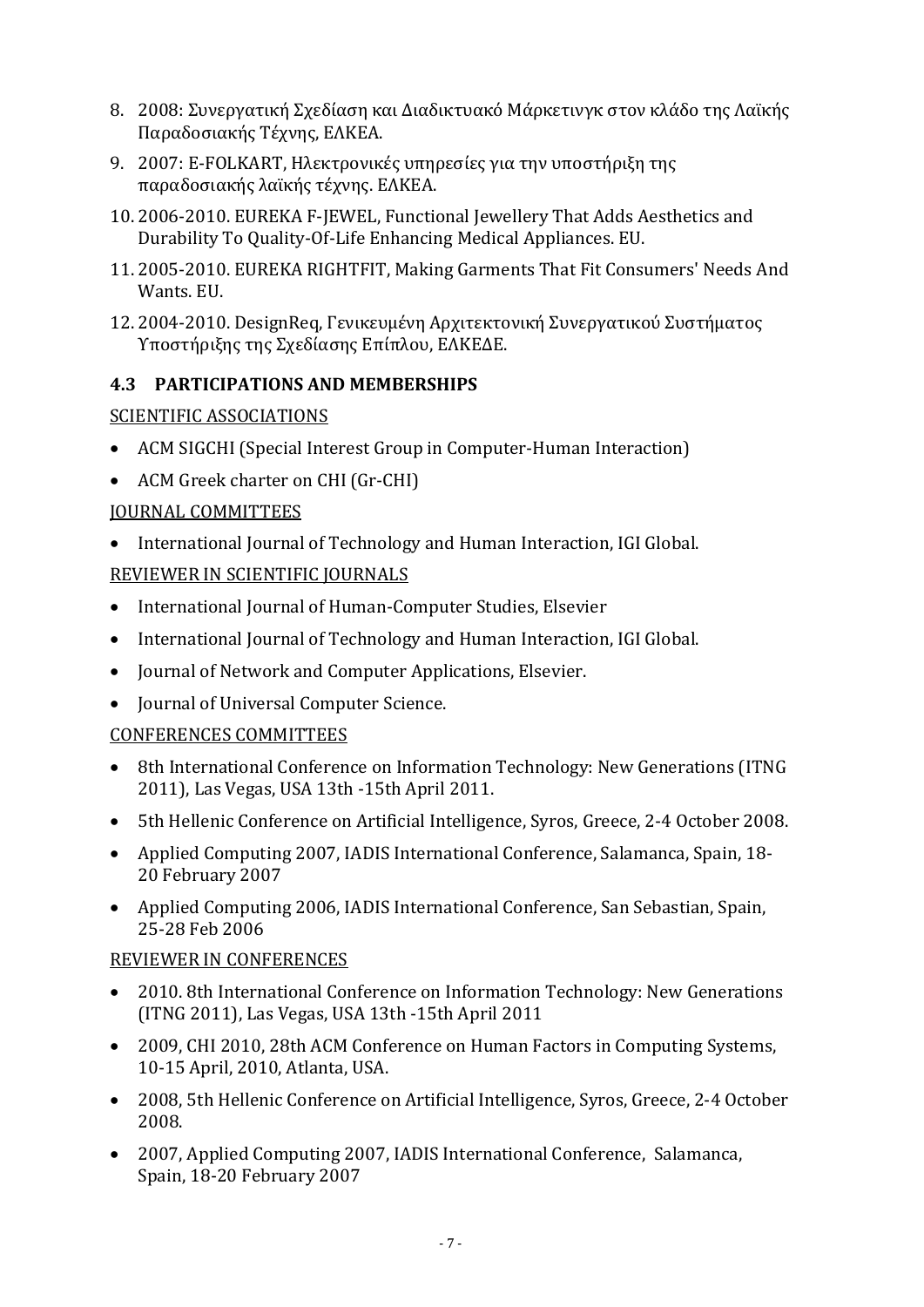- 2006, Applied Computing 2006, IADIS International Conference, San Sebastian, Spain, 25‐28 Feb 2006
- 2005, INTERACT 2005, the Tenth IFIP TC13 International Conference on Human-Computer Interaction, 12‐16 September 2005, Rome, Italy
- 2002, HICSS 35 35th Hawaiian International conference on Systems Sciences, 7-10 January, 2002, island of Hawaii, Hawaii
- 2001, Panhellenic conference on Human Computer Interaction, (PCHCI 2001), 6-8 Dec. 2001, Patra, Greece.
- 1998, 12ο Εθνικό Συνέδριο της Ελληνικής Εταιρίας Επιχειρησιακών Ερευνών (ΕΕΕΕ), Πυθαγόρειο, Σάμος, 3‐6 Σεπτ. 1998.

# **5 TEACHING**

# **5.1 COURSES**

## UNDERGRADUATE COURSES

- Human‐Computer Interaction (2012, 2011, 2010, 2009, 2008, 2007, 2006, 2005, 2004)
- Programming Technologies and Methodologies 2 (2012,. 2011, 2010, 2009, 2002, 2001)
- Collaborative Systems (2011, 2010, 2009, 2008, 2007, 2006, 2005)
- Advanced User Interfaces (2011, 2010, 2009)
- Multimedia Design (2008)
- E‐Business Design (2008, 2007, 2006, 2005)
- Decision Support Systems (2007, 2006, 2005)
- Cognitive Science (2004)
- Interaction Design (2003)
- Informatics Ι (2000, 2001, 2002)
- Informatics ΙΙ (2001, 2002)
- Design Theory & Methodology (2001)
- Data Structures and Algorithms (2003)

#### POSTGRADUATE COURSES

- Human-Computer Interaction (2011, 2010)
- Advanced User Interfaces (2012, 2011)
- Interaction Design Studio (2012, 2011)
- Interaction Design (2009, 2008, 2007, 2006, 2005, 2004, 2003)
- Interaction Design and Ergonomics (2011, 2010, 2009, 2008, 2007, 2006, 2005, 2004)